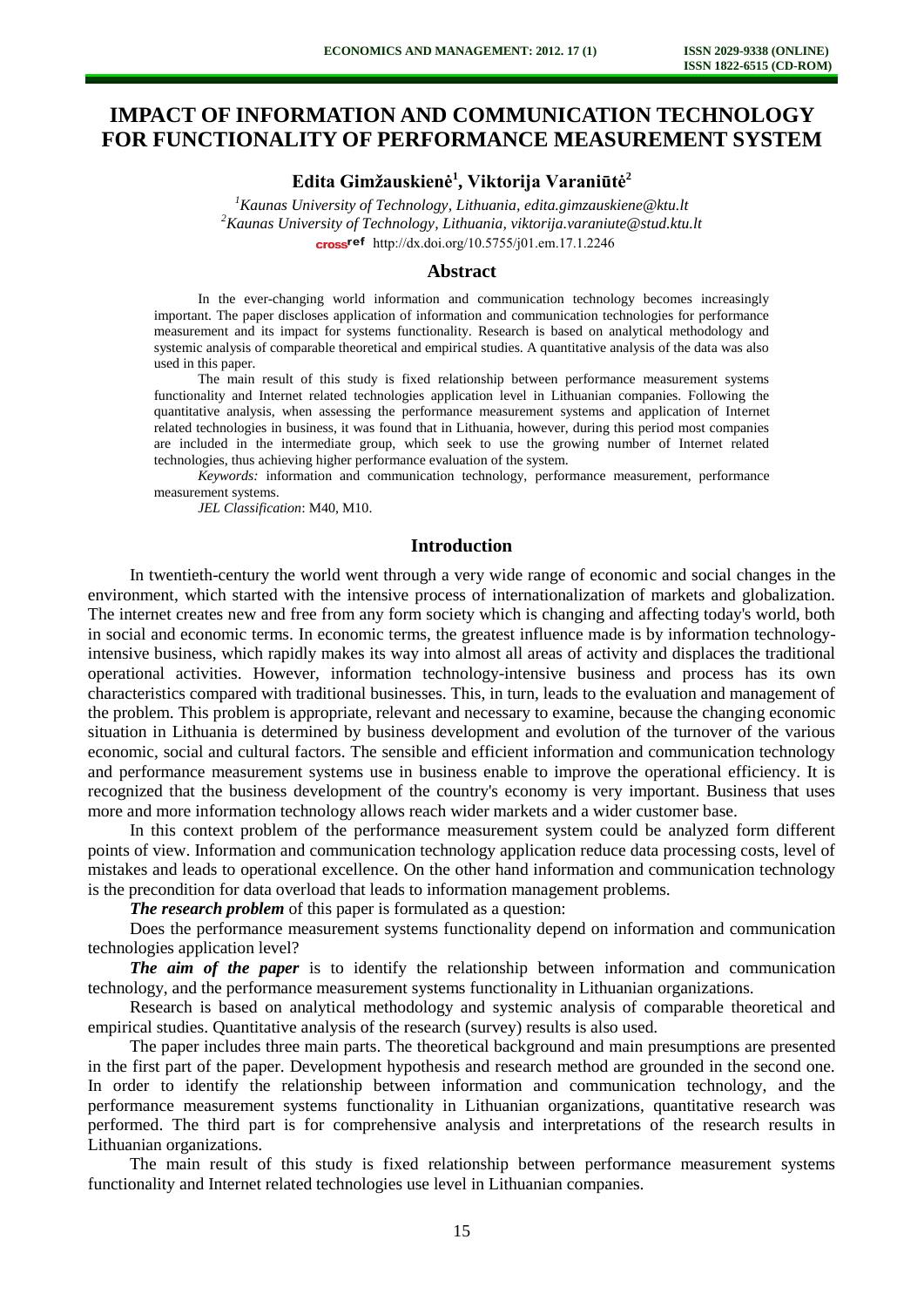# **Theoretical background**

*Peculiarities of information and communication technology based business.* Information and communication technology is conceptualized in academic literature differently. Most studies based on this direction were conducted by Andam (2003), Gatautis (2002), Clegg, Icasati-Johanson, Bennett, (2002), Pautasso, Alonso (2004), Lewis (2001), Biro, Messnarz (2000) and others.

As Andam (2003) states, the Internet economy pertains to all economic activities using electronic networks as a medium for commerce or those activities involved in both building the networks linked to the Internet and the purchase of application services such as the provision of enabling hardware and software and network equipment for Web-based/online retail and shopping malls (or "e-malls"). In the European e-Business Report (2008) states that information and communication technology includes networks, computers, other data processing and transmitting equipment, and software. The application of ICT in business processes leads to e-business.

Porter (1982) was of the opinion that the main tool for understanding the impact of information and communication technology to companies and competitive advantages in the formation of a value-added chain, is sequence of steps in which the goods are created and made available to clients. A special feature of information technology is the ability to associate one action with others, and all value-added chain in the operational data, both internally and to outside suppliers, channels and customers to the participants (Gatautis, 2002).

Found that the company creates value for customers by offering new products, services and ideas to reduce costs to manage the risk. Thus, it can be seen that the value creation process involving three dimensions: organization, customers and goods (and services). Information and communication technologies bring added value to consumers. The reduction in costs to companies, ping goods, in addition, the buyer also simplifies product search, ordering and receiving processes (Clegg, Icasati-Johanson, Bennett, 2002; Pautasso & Alonso, 2004). Business, applying more and more information and communications technology, covers a wider area, more traditional business products and services offered to consumers, focusing on the needs of customers. Information and communication technologies facilitate the execution of transactions and other transactions, which have a direct impact on company costs and business efficiency. Lewis (2001) argues that a firm of information technology allows organization to better promote their services / products in the international market, to shorten the production cycle and reduce costs, raise awareness, develop new information products, opening new sales channels and so on. Biro and Messnarz (2000) argues that the use of information and communication technology simplifies the communication between the company's partners the decline of communication costs, communication becomes more speedy, there is the ability to communicate more and better information in a very short period of time. In addition, business partners, information and communication technology shortens the sales chain and reduce transaction costs. Andam (2003) states that in the emerging global economy, Internet related business have increasingly become a necessary component of business strategy and a strong catalyst for economic development. The integration of information and communications technology (ICT) in business has revolutionized relationships within organizations and those between and among organizations and individuals. Specifically, the use of ICT in business has enhanced productivity, encouraged greater customer participation, and enabled mass customization, besides reducing costs.

Information communication technology practices in the use of these opportunities include: e-mail, web site, e-commerce, e-business, network organization and the digital ecosystem (Gatautis, 2002). The CREC (Center for Research & Electronic Commerce, 2000) at the University of Texas has developed a conceptual framework for how the Internet economy works. It was found 4 layers of the information and communication use. Layer 1 is characterized as Internet Infrastructure – companies that provide the enabling hardware, software, and networking equipment for Internet and for the World Wide Web. Layer 2 is characterized as Internet Applications Infrastructure – companies that make software products that facilitate Web transactions; companies that provide Web development design and consulting services. Layer 3 is characterized as Internet Intermediaries – companies that link e-commerce buyers and sellers; companies that provide Web content; companies that provide marketplaces in which e-commerce transactions can occur. Layer 4 is characterized as Internet Commerce – companies that sell products or service directly to consumers or businesses.

It is noted that the e-mail has least innovation level, the lowest functional integration, and provides less benefits and business value to the consumer. Meanwhile, the digital ecosystem is the major innovation in the level of functional integration and the benefits to business and customer value is the highest.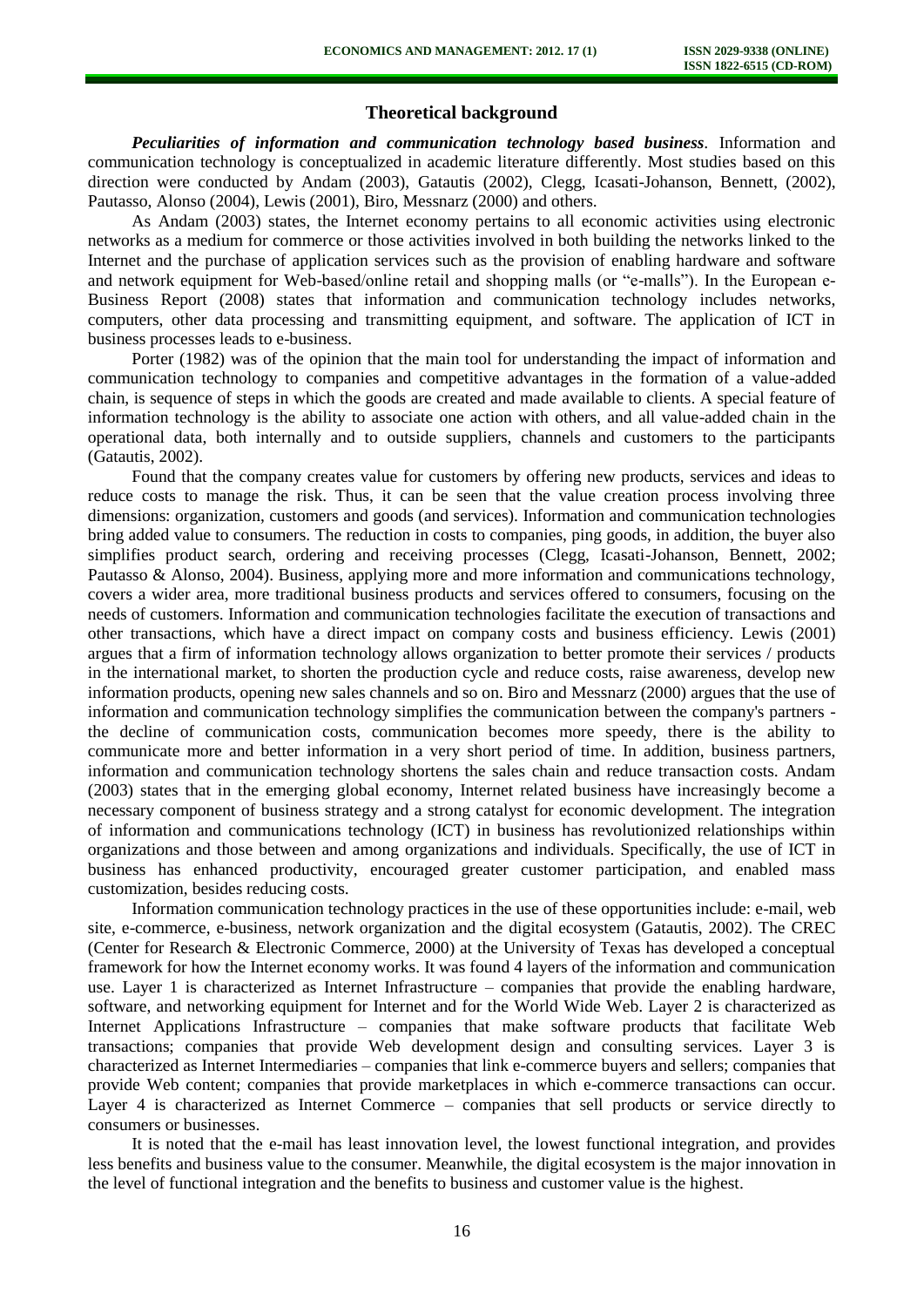*Conceptualization of functionality of performance measurement system.* Company performance evaluation is the concept and importance of which is used as a key management tool, which integrates the planning, development, employee motivation and control processes (Klovienė, 2012). It is noted that there is no single definition of performance measurement systems. Most authors define performance measurement systems in different ways. Anderson and McAdam (2004) stated that the performance measurement system is the performance indicators and measures. Olsen *et.al.* (2007) argues that performance measurement system includes a variable population used to assess the efficiency and effectiveness, as well as technologies (software and hardware) and data collection procedures. Gimžauskienė (2007) argues that performance measurement system is useful for continually renewing its management subsystem and includes key components related to the assessment process (measurement, control and planning), which provides 1) information about the three levels of the company's activities (strategy development, implementation and operational-tactical) results, collection and evaluation processes, 2) evaluation of the basic functions (data integration, the adequacy of the information available, the company adaptivity) and systems keep you with the necessary attributes (inputs, processes, outputs) - return connection and is associated with the external environment.

It can be argued that many of the traditional organization's evaluation systems are unable to assess the true value of the company and its determinants. Traditional performance measurement system does not solve the dynamic business conditions encountered in the context of managerial problems, and are being increasingly used in more advanced and sophisticated performance measurement systems. One can identify key functions used in performance measurement systems: communication, cost accounting, supply chain integration, management, motivation. In the most general sense is defined as a continuous communication, endless and the integral process in which the exchange is designed / structured information between two or more people to a common understanding. Organization's communication can be both external and internal. External communication is a work-related communication, ongoing communication with people outside the organization. These include sponsors, service companies, customers, press and so on. Internal communication takes place between the staff who implement the plans. It includes verbal commands and shell operators, employee communication work. The main management (management and cost) accounting purpose - to provide the company and its managers with the information upon which they are able to plan and organize activities of the company and its leadership as well as use available resources with bigger efficiency, to implement the challenges for entire enterprise and its subsidiaries (Kalčinskas, 2010). Each company, in order to gain effectiveness, must plan, manage, and control raw material supplies and finished goods storage and transportation of production to point of sale. The very concept of "governance" can be defined as a set of actions to enable the timely adoption of high-quality content-based decisions and the use of available financial, material, technological and human resources have an impact on the intended result. Management is used to assess the performance measurement systems: business management system, customer relationship management, supply chain management and so on. Motivation is a process which encourages and directs behavior. This may be a desire to test its ability to overcome challenges, to realize the ability to control the situations, to experience their own performance. Motivation is used to assess the performance measurement system (theories) as early and contemporary theories of motivation.

#### **Research method**

The effects of ICT on corporate performance are not clear because not all studies have demonstrated clear payoffs from ICT investments (Chan, 2004; Kohli & Devaraj, 2003). In addition, the results vary depending on how performance and ICT payoffs are measured and analyzed. According to analyzed theoretical background, a matrix can be set, distinguishing between organizations according to their information and communication technologies and the application of performance measurement systems (Figure 1).

It can be argued that organizations that use e-mail and website can be attributed to traditional businesses. These companies have the traditional means of communication and are avoiding major technological innovation. The performance measurement systems functionality in terms of the level is relatively low because it includes only two performance measurement system functions (communications, and supply chain integration). Among organizations that use e-commerce and e-business, are intermediatesize enterprises, which evaluate and implement technological innovations. The functionality level of performance measurement system is average because it includes only four performance measurement system functions (communication, cost accounting, supply chain integration, management). Meanwhile, widely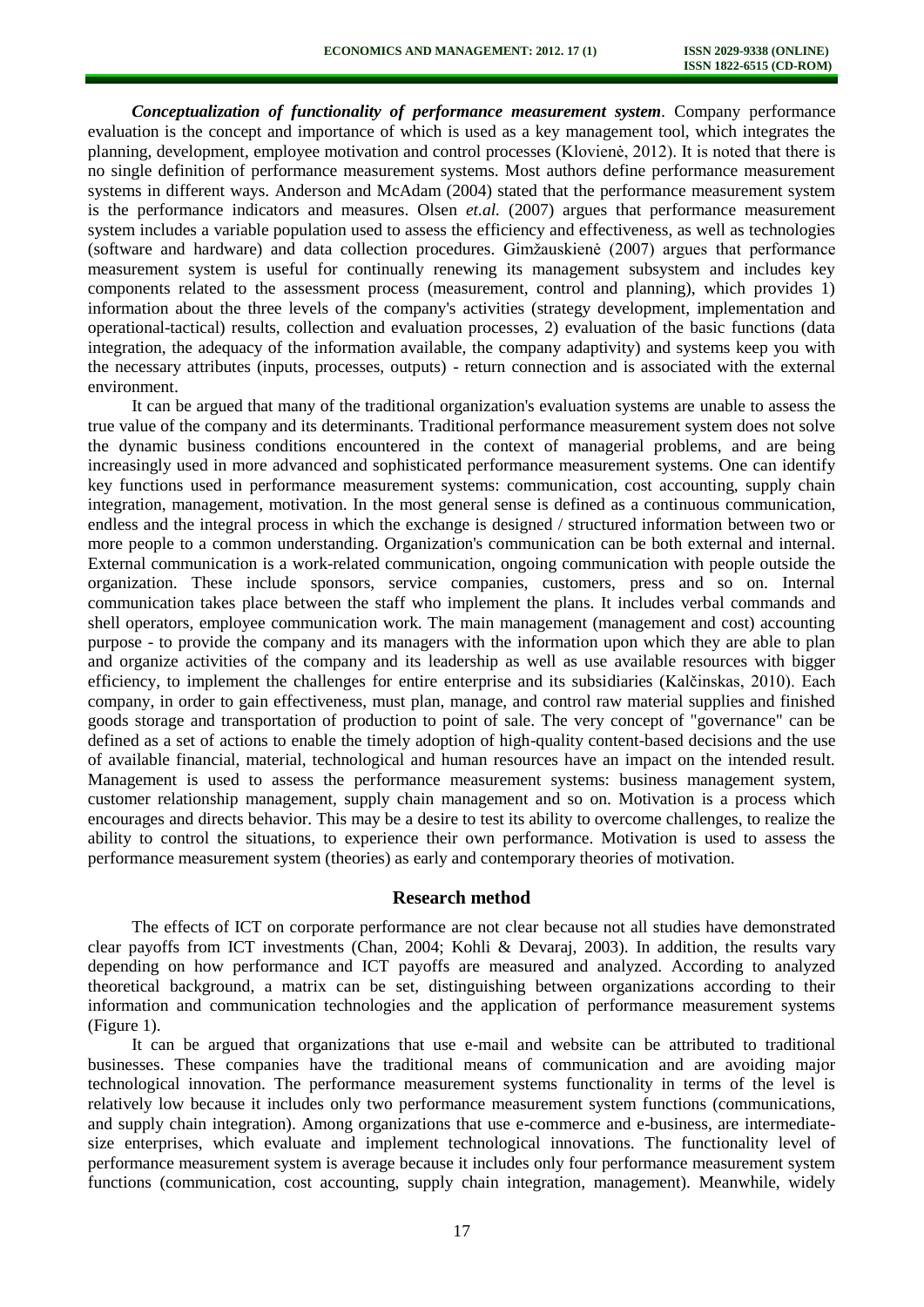installing Internet related technological solutions that include virtual enterprises, because their activity is based on technology and application integrity. The performance measurement system functionality in terms of the level is high because it includes all performance measurement system functions.



**Figure 1.** The matrix of the impact of information and communication technology for functionality of performance measurement system

In order to identify the relationship between information and communication technology, and the performance measurement system functionality in Lithuanian organizations, a quantitative research (survey) was performed. The survey was performed in Lithuanian organizations, which were chosen by handy selection method. The analysis of level of information and communication technology adaptation in Lithuanian organizations was performed in this research. On the other hand, it was analyzed what levels of performance measurement systems are applied in the organizations. Also it was used to figure out how information and communication technology with the performance measurement systems used by the company changed its activities.

Based on the overall analysis of the identified problem and taking into account the objective of the study, it is possible to hypothesize what will be approved or denied after the research. The main research hypothesis is:

*The higher level of application of information and communication technology leads to more functional performance measurement system.* This hypothesis could be operationalised to prepositions as follows:

- It is likely that information and communication technology adaptation rates are high in Lithuanian  $\bullet$ organizations;
- It is likely that the performance measurement system functionality is extensive in Lithuanians organizations;
- It is likely that there is a relationship between information and communication technology, and the performance measurement system functionality in Lithuanian organizations.

Descriptive study aims to determine which parameters or events affect the dependence between the level of information and communication technology adaptation and performance measurement system functionality. For descriptive questionnaire study a data collection method was selected due to its ability to get a large amount of information required for ongoing investigation. The available information is not difficult to analyze and interpret.

A descriptive survey method to collect the data was used for the survey as well. A questionnaire of four parts, which depend on the study objectives, was created. It includes issues related to: a) Structure of the organizations; b) The adaptation rate of information and communication technology in organizations; c) The level of performance measurement systems functionality in organizations; d) Opportunities of the information and communication the technology uses; e) Opportunities of the performance measurement the systems use.

For this study a primary data analysis was chosen, which calculated the frequency distribution and cross-table was drawn up. Frequency distribution is analyzed by statistical criteria of central tendency (mean, mode, median). In this case Mean and Mode ways will be used, because the variables are of nominal scale or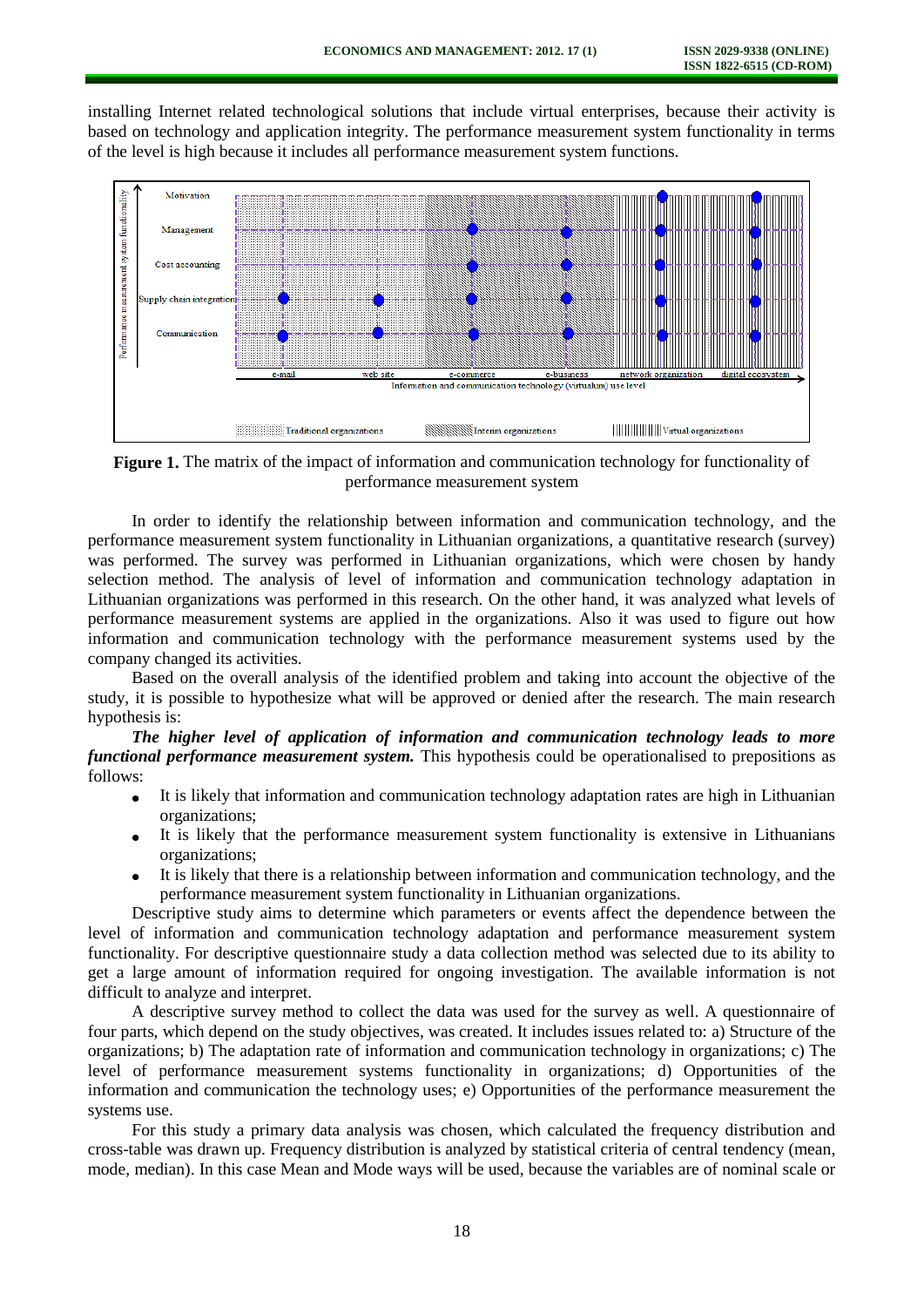have a category. The analysis seeks to determine the distribution of the responses and make appropriate conclusions. Meanwhile, cross-table helps to clarify a relationship between available variables. Of course, this method of analysis does not show reasons, but certain trends can show the dependence.

### **Results and interpretations**

A postal questioner was used to collect data for this survey. The research population is confined to Lithuanian organizations. The survey covers a total sample of over 100 organizations.

*Structure of the organizations*. Resuming research results, it could be stated that most of organizations work in the service (46%) and manufacturing (39%) sectors. There are 15% of organizations that belong to trade sector. Assessment of company size by number of employees found that the majority of the participating companies were of medium (37%) and large (28%) size. According to the research results, it could be stated that 76% of the organizations have a clear structure and their service is limited to traditional offices, 15% of the organizations have a clear structure, and the service takes place both in traditional offices and virtual offices, and the structure of 9% of the organizations is unclear, with their services taking place in virtual offices only. The analysis of the research results found that 72% of the organizations have the resources, which structure of the material consists of 60-79%. Meanwhile, there is no organization that would be completely full of material or immaterial resources. The study found that only 88% of organizations do work on time, 6% of organizations working in the agreed time, and another 6% around the clock. It may be noted that the service sector companies (other than manufacturing and trade sector businesses) apply the wider range of customer service techniques: not only in traditional offices, but also virtual and working hours are not strictly determined. Together with the data from the study it can be seen that the service sector companies use a wider information and communication technology functions (ecommerce, network organization). Meanwhile, the manufacturing and marketing companies in the sector for information and communication technologies use a simpler and narrower technology (e-mail, e-commerce). According to the survey, the production and marketing sector companies use basic performance evaluation of communication systems, functions and cost accounting. Meanwhile, the service-sector companies use not only the basic functions of performance evaluation, but also seek to use functions such as management and motivation.

*The adaptation rate of information and communication technology in organizations*. Companies from all of the sectors use ICT. According to the research results, it could be stated that 95% of the organizations used information and communication technologies and 5% of the organizations do not use the Internet related technologies in business.

The objectives and the focus of ICT use differ widely between sectors. Variations depend in particular on the types of products and services which companies offer, the scale of the markets in which they operate and on their marketing strategy, including the choice of distribution channels. In manufacturing sectors, the e-business strategies of companies focus on supporting procurement, optimizing supply chain management, integrating with retail and distribution, and increasingly on providing the best possible service to customers. In the service sector, internal operations are largely based on highly complex ICT systems. In trade sector, the Internet has transformed the whole sector and become a critical element in the business strategy of trade sector. It is noted that 45% of the organizations use e-business and 34% - e-commerce in their work. It is observed that 3% of the organizations use only e-mail at work. Meanwhile, 2% of the organizations can be classified as networked organizations, as their work is very extensive use of information and communication technology. Meanwhile, the study found that in Lithuania there is not single organization that could be attributed to the digital ecosystem.

According to research results, it could be stated that the information and communication technology adaptation rate is higher than medium in Lithuanian organizations, because a very few decisions, that are influenced by a better business opportunities, related to Internet technology, are used. The hypothesis - it is likely that information and communication technology adaptation rates are high in Lithuanian organizations denied.

*The level of performance measurement systems functionality in organizations*. By analyzing the research results it was found that almost all organizations used the performance measurement systems for communication (100) and cost accounting (97) development. 74 organizations use performance measurement systems for supply chain integration, and 35 - for management. Only two organizations use the performance measurement systems to increase motivation.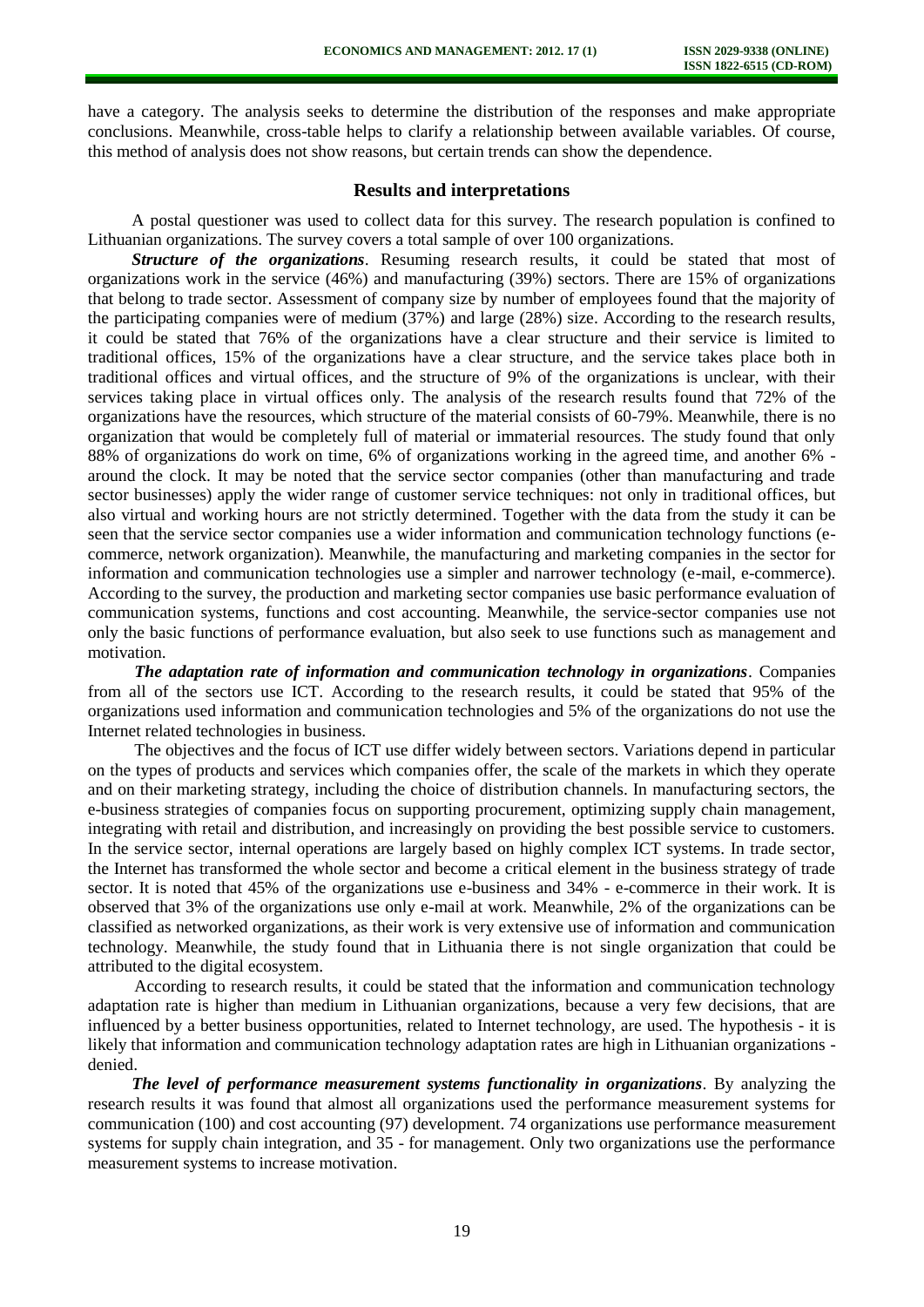According to research results, it could be stated that the performance measurement system functionality is not very extensive in Lithuanian organizations. The hypothesis - It is likely that the performance measurement system functionality is extensive in Lithuanian organizations – denied.

*The relationship between information and communication technology and the performance of measurement systems functionality.* The study found the following advantages of using information and communication technology: easier communication (97), visibility (85) and greater business opportunities (35). Resuming research results, it could be stated that most organizations identify the following advantages of using performance measurement system such as: easier communication (89), easier cost accounting (76), speedy work (64) and higher motivation (31). According to research results, it could be stated that the activity of the organizations, whose business is based on extensive use of information and communications technology and use of performance measurement systems, is more efficient. By using more and more of Internet related technologies, the organizations acquire more effective use of available resources and also achieve better economic results.

Using the formed matrix (Figure 1) and the research results, it was used to determine whether there is the correlation between the performance measurement systems functionality and use of information and communication technology level in Lithuanian organizations (Figure 2).



**Figure 2.** The performance measurement systems functionality dependence on information and communication technologies use in Lithuanian organizations

Analyzing the research results a significant correlations were found between the performance measurement systems functionality and the information and communication use level in Lithuanian organizations. The correlation coefficient is equal to 0,7232 (72,32%). When the correlation coefficient value is greater than 0.7, it is stated that there is a strong connection among the analyzed variables. Thus, it can be concluded that there is a linear relationship between the analyzed variables. The hypothesis -It is likely that there is the relationship between information and communication technology, and the performance measurement systems functionality in Lithuanian organizations – confirmed.

In Lithuania, however, most of organizations in this period are attributed to the intermediate group, which aims to a growing number of information and communication technologies, thus achieving higher performance evaluation of the systems. As more and more organizations use Internet related technologies, it is natural to decreases organizations in the traditional group of organizations. In Lithuania there are very few organizations of the group of virtual organizations. This situation occurred because few companies have the potential to apply the latest Internet related technology solutions that enhance the effectiveness of their organization.

So it can be concluded that intermediate type of organizations are dominant in Lithuania. They use an average of the available information and communication technology resources, thus achieving only an average performance evaluation system level of functionality. However situation is slowly changing as more and more organizations use information and communication technology resources more effectively, thus achieving better business performance measurement systems results.